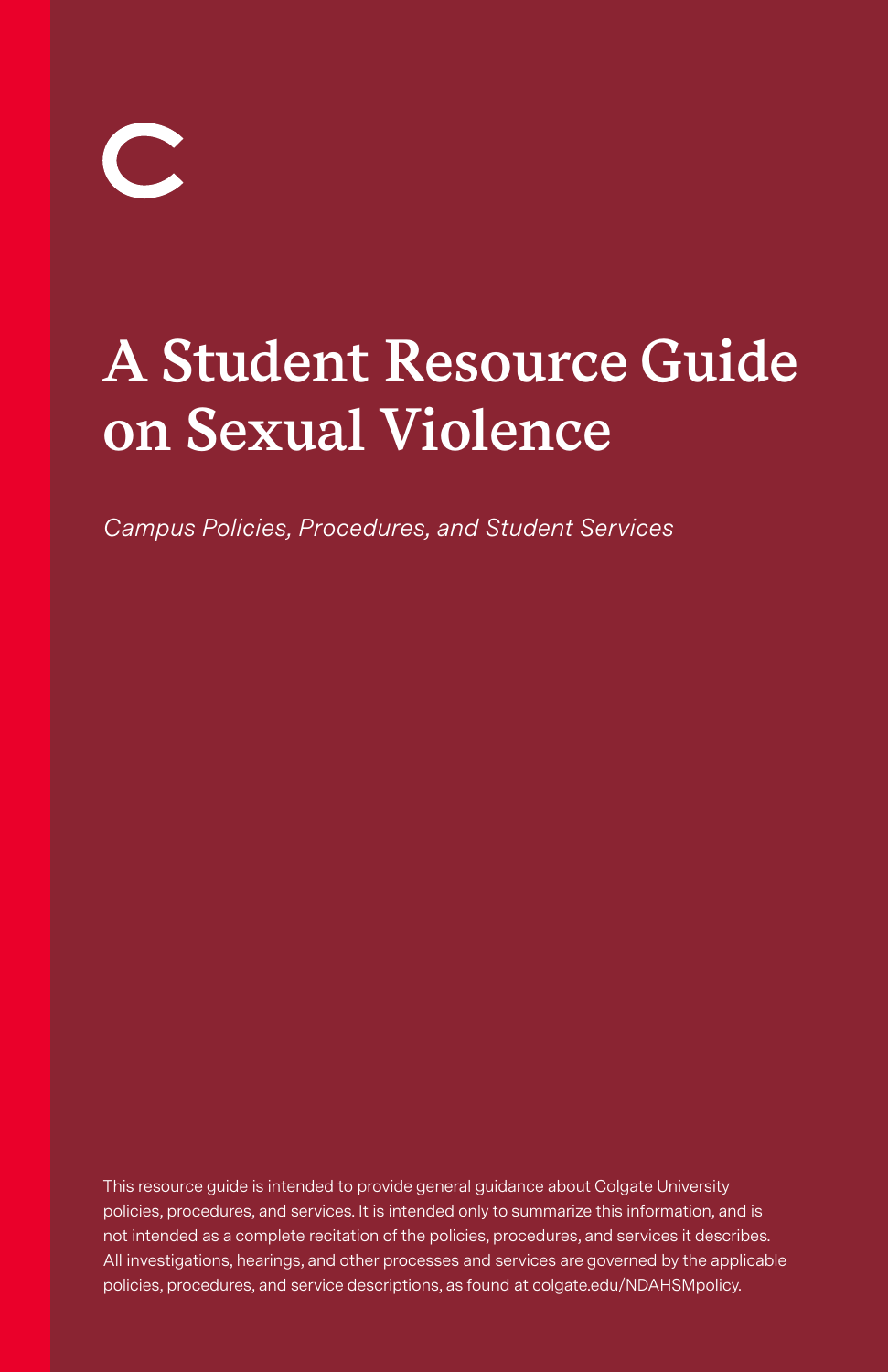### If you have experienced any form of sexual violence (sexual assault, dating or domestic violence, stalking),

*you have the right to make a report to Campus Safety, local law enforcement, and/or state police or choose not to report; to report the incident to Colgate administrators; to be protected by Colgate from retaliation for reporting an incident; and to receive assistance and resources from Colgate.* 

- 1. Go to a safe location as soon as you are able, and seek medical attention as needed. You do NOT need to formally report the incident to seek medical attention or receive free support services from the University.
- 2. Contact any of the following for assistance:

### **On-Campus Support Resources (Confidential):**

- • **Counseling and Psychological Services:** 315-228-7385. After hours, call Campus Safety at 315-228-7911 and ask to talk with the **counselor on call**. No further explanation is needed.
- **Haven:** 315-228-4286 during business hours. Office location: garden level of Curtis Hall.
- • **Student Health Services:** 315-228-7750. After hours and for emergencies, contact Campus Safety at 315-228-7911.
- **University Chaplains:** 315-228-7682 during business hours. Office location: garden level of the Chapel.

### **On-Campus Support and Reporting Resources (Nonconfidential):**

 *All the individuals listed below have received trauma-informed training to assist students of sexual violence with care and compassion.*  students of sexual violence with care and compassion.

- • **Campus Safety:** 315-228-7911. Campus Safety officers are trained in the impact of trauma and can assist students who experienced sexual violence and provide free transportation to a local hospital for access to a Sexual Assault Nurse Examiner (SANE). Campus Safety officers can contact the on-call dean or counselor and assist with a report to local or state police if you wish.
- • **Administrative Deans:** 315-228-7368, 116 McGregory Hall. The on-call dean, available after hours by calling Campus Safety (315-228-7911), can contact medical/counseling personnel and help with interim remedies like housing and academic deadlines.
- • **Title IX Coordinator:** 315-228-7014, 102 Lathrop. Tamala Flack (**[tflack@colgate.edu](mailto:tflack@colgate.edu)**) is able to receive complaints and to discuss the options available to you.
- • **Prohibited Conduct Response Group (PCRG) Members:** Trained faculty and staff are a source of support to help you know your options (**[colgate.edu/pcrg](http://colgate.edu/pcrg)**).
- **Online Report: [colgate.edu/concern](http://colgate.edu/concern)**. You may submit anonymously if you wish.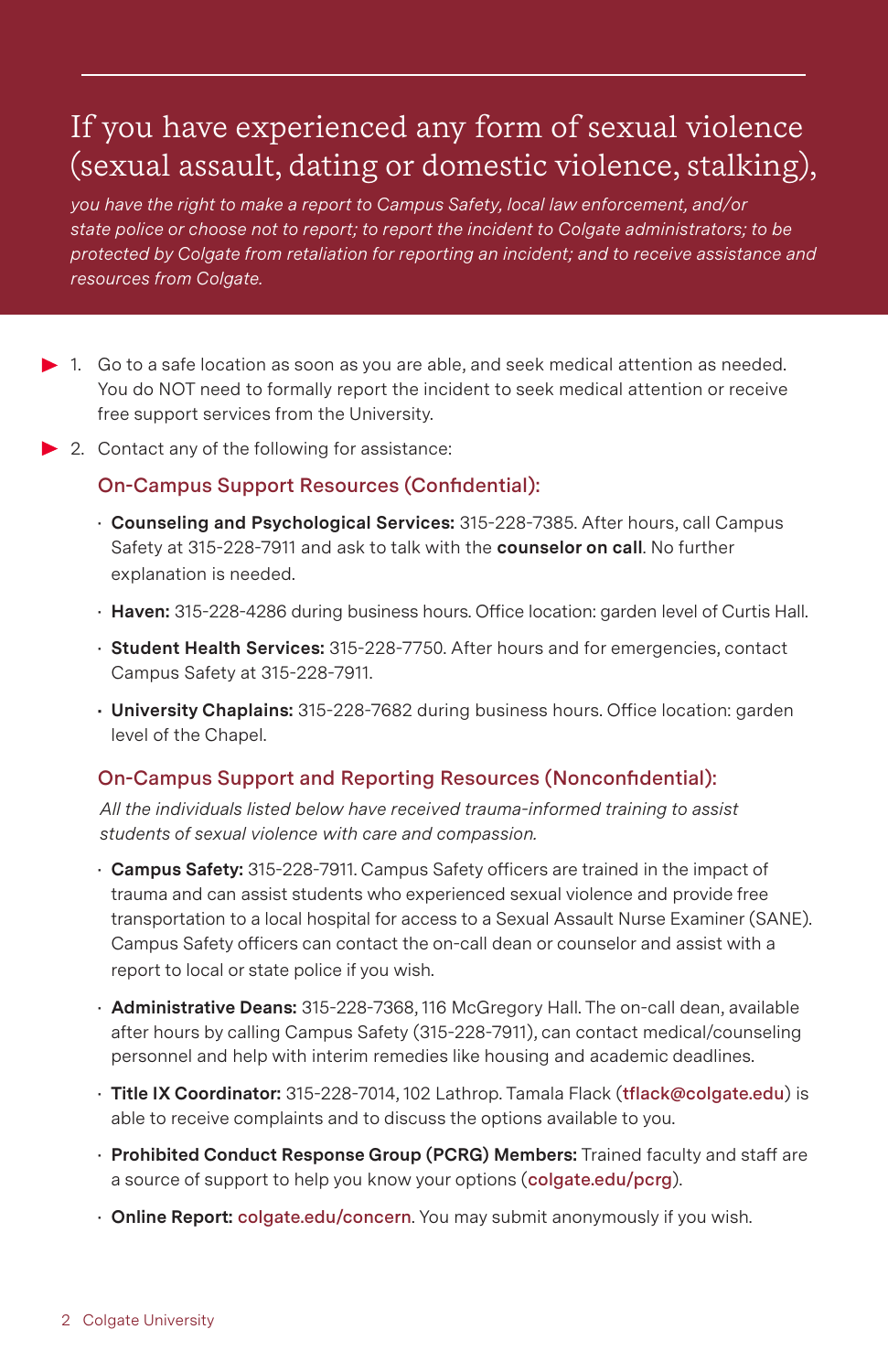### **Off-Campus Resources:**

 Colgate strongly encourages reporting cases of criminal conduct to the local or New York State police.

- **Hamilton Police:** 315-824-3311 or 911
- **New York State Police:** 315-366-6000
- **New York State Domestic and Sexual Violence Hotline:** 800-942-6906
- • **Help Restore Hope Center:** *Confidential*, 24-hour sexual violence hotline: 855-966-9723
- evidence of violence, sheets, towels, clothing, etc. Sexual Assault Nurse Examiners (SANEs) are trained in the collection of forensic evidence, and can check for injuries and exposure to sexually transmitted diseases. It is best to avoid washing, bathing, urinating, etc, until after being examined by a SANE, if possible. Because evidence can deteriorate quickly, you may choose to seek a medical exam as soon as possible. Evidence collection should be completed within 120 hours of an assault, but certain evidence can be collected for some time thereafter. Even if you have washed, evidence can often still be obtained. After 120 hours, it may still be helpful to have medical attention, even if you are not trying to obtain evidence of an assault. If you are still wearing any clothes worn during the assault, wear them to the hospital, but bring a change of clothes, as the hospital may keep the clothes you are wearing as evidence. If you have changed clothes, bring the ones you were wearing during the assault to the hospital in a clean paper or cloth (not plastic) bag. Leave sheets/towels at the scene of the assault. Police will collect them. Typically, police will be called to the hospital to take custody of the rape kit, but it is up to you whether you wish to speak with them or file a criminal complaint. The hospital will call the local sexual violence victim advocacy center so that a student advocate is present to support you. 3. It is important to preserve physical evidence, including tissue and fluid samples,
- 4. Choose how to proceed. You have options and are encouraged to contact any of the resources listed above to discuss these options: 1) Do nothing until you are ready; 2) Pursue resolution by the University; and/or 3) Initiate criminal proceedings; and/or 4) Initiate a civil process against the perpetrator. You may pursue whatever combination of options is best for you. If you wish to have an incident investigated and resolved by Colgate, you should contact the Title IX coordinator, a PCRG member, or Campus Safety, who can take your report and explain the process for you. Those who wish incidents to be handled criminally should contact Campus Safety or state or local police; a campus official is available to accompany students in making such reports, if desired. Contact Campus Safety for more information (315-228-7911).

 **If you are a survivor, it doesn't matter what steps you took or did not take. Seek help. Learn about your options. You are not alone.**  *Remember* **that it is never your fault.**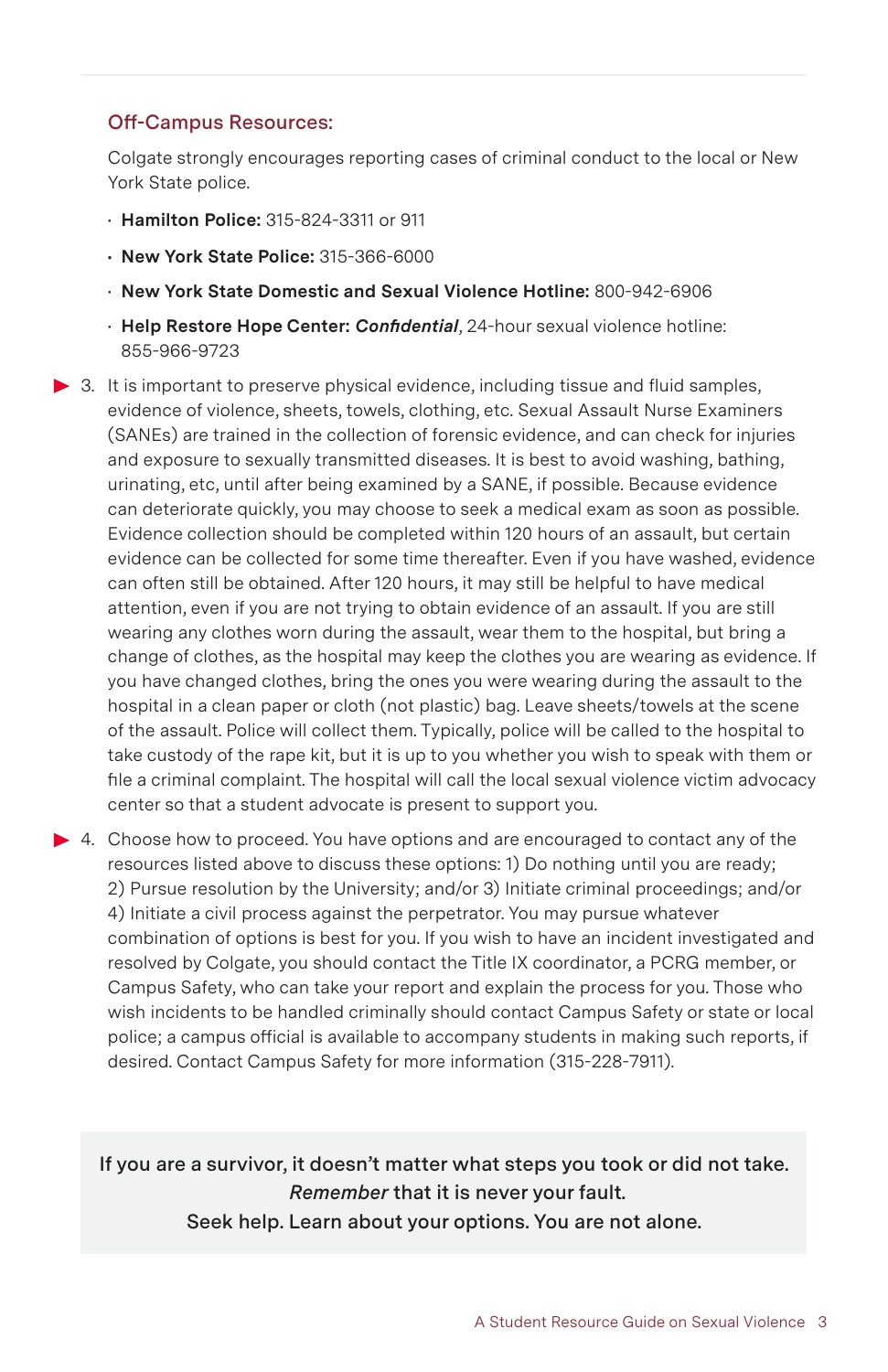# About Confidentiality and Privacy

 *To make informed choices, all parties should be aware of confidentiality and privacy issues as well as institutional mandatory reporting requirements.* 

### **Confidential Reporting**

 If reporting students wish that details of an incident be kept confidential, they should or one of the University chaplains. Local resources such as the Help Restore Hope Hotline are also confidential and have no duty to report your information to University officials. speak with counseling and psychological services staff, student health services staff, and/

- **Counseling Center:** 315-228-7385
- **Chaplain's Office:** 315-228-7682

• **Haven:** 315-228-4286

- **Health Services:** 315-228-7750
- **Help Restore Hope Hotline:**  855-966-9723

### **Nonconfidential Reporting**

 All Colgate employees who are not designated above as confidential are expected to share information they receive with the Title IX coordinator. Incidents of sexual misconduct will be taken seriously and will be investigated and resolved in a prompt and equitable manner under the Student Sex- or Gender-Based Discrimination and Harassment and Sexual Misconduct Resources and Response Procedures (**[colgate.edu/NDTIXProcedures](http://colgate.edu/NDTIXProcedures)**).

 You may request confidentiality and/or that the Title IX coordinator provide you with remedies and resources without initiating a formal resolution process. The coordinator discrimination under Title IX. In most cases, the University will be able to respect your wishes unless it believes there is a threat to the community, for example based on the use of weapons, violence, pattern, predation, or threatening conduct by the person will weigh such requests against the institutional need to address and remedy being accused.

 In cases where your request for confidentiality is granted, the University will offer you available resources, support, and remedies. You are not obligated to pursue formal resolution in order to access the resources that are available. If the University decides that it is obligated to pursue a formal resolution based on the notice you have given, you are not obligated to participate in the resolution process. However, the ability of the University to enforce its policies or provide some remedies may be limited as a result of your decision not to participate. There is no formal time limitation on the bringing of a complaint, as long as the accused individual is a member of the campus community and therefore subject to University policies. You may make a report, but take the time you need to decide whether you wish to file a formal complaint.

 Even where a request for confidentiality cannot be granted, Colgate will maintain your privacy to the greatest extent possible. We appreciate how difficult it is to come forward, and we endeavor to treat survivors with the utmost care and compassion. The information you provide will be relayed only as necessary for the Title IX coordinator to investigate and/or seek a resolution and subject to other legal requirements.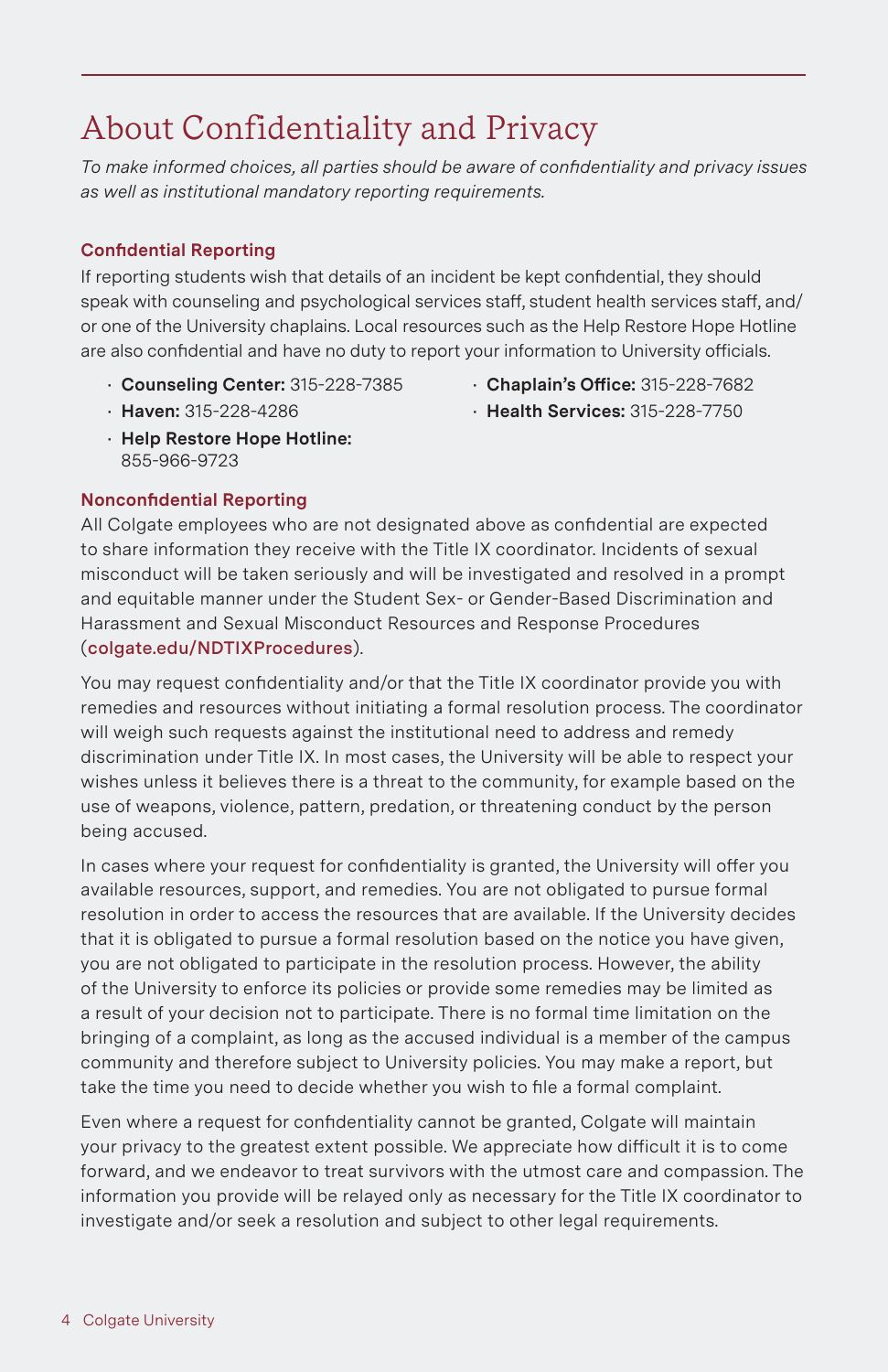# **Policy**

 dating and domestic violence, and stalking are violations of Colgate's **Student Non-Discrimination, Anti-Harassment, and Sexual Misconduct Policy**. A number of federal and state laws and regulations, including Title IX, the Violence Against Women Act, the Clery Act, and the NYS Enough Is Enough law mandate how institutions respond to such allegations. Many types of sexual misconduct also constitute violations of New Sexual misconduct, including sexual harassment, sexual assault, sexual exploitation, York State criminal law.

 Members of the campus community, guests, and visitors have a right to be free from sexual misconduct. All members of the community must conduct themselves in a way that does not infringe upon the rights of others. The University's Student Non- Discrimination, Anti-Harassment, and Sexual Misconduct Policy is intended to define expectations for appropriate conduct and outline resolution processes to address conduct that does not meet these expectations. Conduct that occurs off campus may violate this policy if the conduct creates a threatening or hostile environment on campus or within a Colgate program, or if the incident causes concern for safety or security of Colgate's campus community. For more details on this policy, please visit **[colgate.edu/NDAHSMpolicy](http://colgate.edu/NDAHSMpolicy)**.

 Additional information about campus crime, state laws, and disclosures related to sexual misconduct can be found online in the campus Annual Security Report. Access it at **[colgate.edu/clery](http://colgate.edu/clery)**.

> **You know what feels right. You know when things don't feel right. Trust yourself.**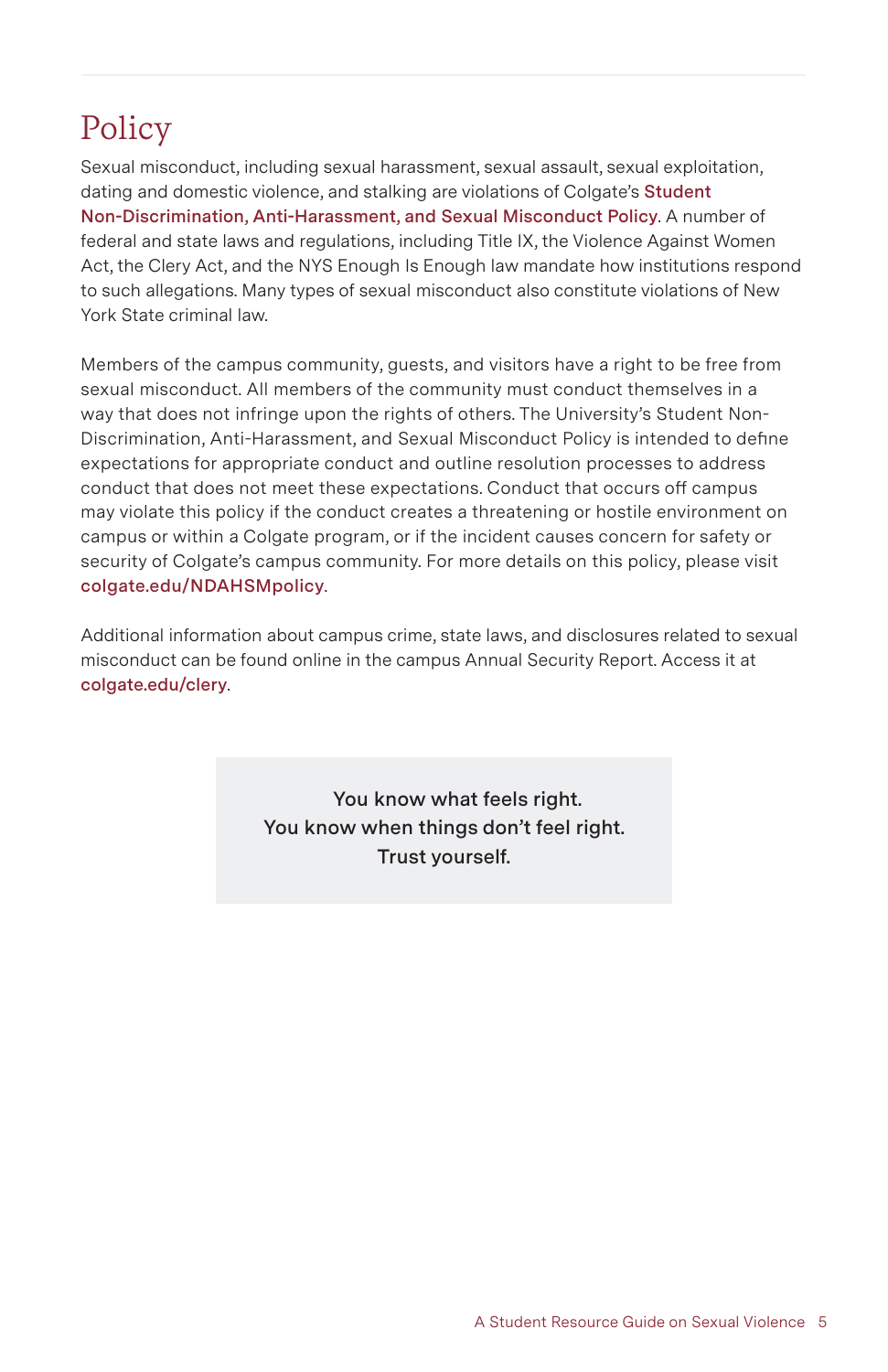### Sexual Misconduct Violations

 *The following are condensed definitions of conduct prohibited by the Student Non-Discrimination, Anti-Harassment, and Sexual Misconduct Policy.* 

 *Sanctions for the following violations range from warning through expulsion/termination.* 

#### **Sexual Harassment**

 Sexual harassment means unwelcome conduct which is either of a sexual nature or which is directed at an individual because of that individual's sex or gender, sexual orientation, or gender identity or expression, when such conduct has the purpose or environment, even if the reporting individual is not the intended target of the sexual harassment. A "hostile environment" is created when the offensive behavior interferes with an individual's ability to participate in the University's programs (i.e., to work and to pro quo" sexual harassment, which means "this for that" harassment. It is a violation of effect of unreasonably interfering with an individual's work, academic, or extracurricular performance, or creating an intimidating, hostile, or offensive work or learning learn) when judged against a reasonable person standard. Colgate also prohibits "quid this policy for any person to condition any benefit on submission to sexual activity.

### **Nonconsensual Sexual Contact**

 This form of sexual assault includes any intentional touching, however slight, for purposes of sexual gratification or with sexual intent, of the private body parts (including genitalia, anus, groin, breast, inner thigh, or buttocks) of another person without the affirmative consent of the other person, including instances where the other person is incapable of giving consent because of their youth or because of their temporary or permanent mental or physical incapacity. This may include non-penetrative acts, touching directly or with an object, and/or touching the private body parts of another over clothing. This may also include forcing or causing another without affirmative consent to touch one's own private body parts.

### **Nonconsensual Sexual Intercourse**

 Sexual assault of this type includes the penetration, no matter how slight, of the vagina or anus with any body part or object, or oral penetration by a sex organ of another person, forcibly or without the affirmative consent of the other person or where the other person is incapable of consent due to mental or physical incapacity. This type of sexual assault also includes non-forcible sexual intercourse with a person who is under the statutory age of consent. In New York, the statutory age of consent is 17 years old.

#### **Sexual Exploitation**

 Taking nonconsensual or abusive sexual advantage of another. Examples of sexual sexual or private activity (such as undressing or showering) without the consent of all involved; or taking intimate pictures of another but then distributing the pictures to others without the photographed person's consent or in a way that exceeds the bounds of consent, including the making or posting of revenge pornography; or exposing one's exploitation include but are not limited to observing or recording others engaged in genitals in nonconsensual circumstances; or misappropriating another person's identity on apps, websites, or other venues designed for dating or sexual connections.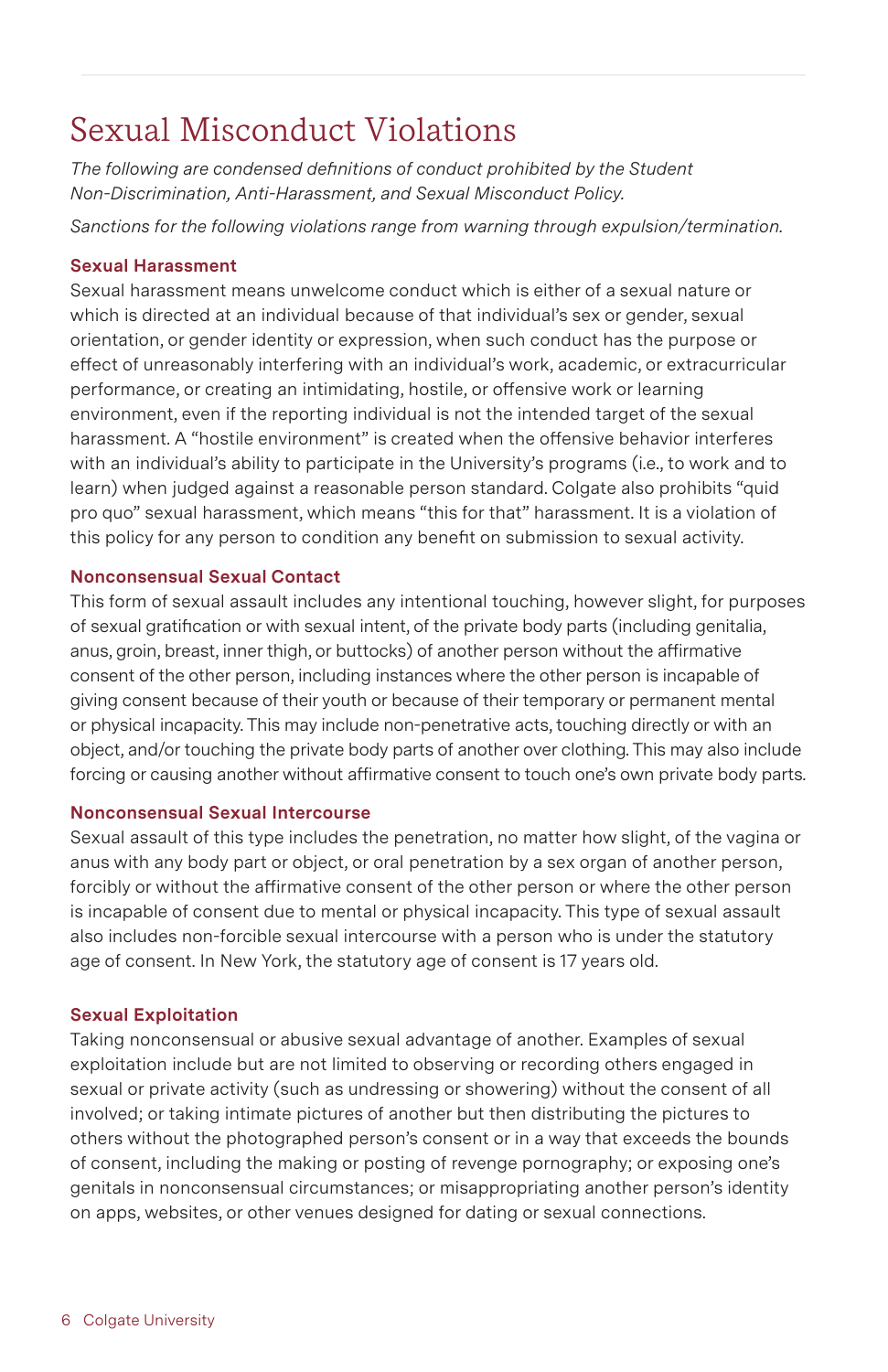#### **Dating Violence**

 Dating violence refers to violence (including but not limited to sexual or physical abuse or the threat of such abuse) committed by a person who is or has been in a social relationship of a romantic or intimate nature with the victim, where the existence of such a relationship shall be determined based on a consideration of the following factors: a) the length of the relationship; b) the type of relationship; c) the frequency of interaction such as coercion, isolation or other forms of emotional, verbal or economic abuse if it reflects a threat of sexual or physical abuse as described above. between the persons involved in the relationship. Dating violence can include behavior

#### **Domestic Violence**

 Domestic violence refers to violence committed by a current or former spouse or intimate partner of the victim, by a person with whom the victim shares a child in common, by a person who is cohabitating with or has cohabitated with the victim as a spouse or intimate partner, by a person similarly situated to a spouse of the victim under the domestic or family violence laws of the jurisdiction where the University is located, or by any other person against an adult or youth victim who is protected from that person's acts under the domestic or family violence laws of the jurisdiction. To categorize an incident as Domestic than just two people living together as roommates. The people cohabitating must be current or former spouses or have an intimate relationship as described above. Violence, the relationship between the Respondent and the Complainant must be more

#### **Stalking**

 Stalking is engaging in a course of conduct directed at a specific person on the basis of sex that would cause a reasonable person to fear for their safety or the safety of others; or suffer substantial emotional distress. For the purposes of this definition, a "course of conduct" means two or more acts, including but not limited to acts in which the individual directly, indirectly, or through third parties, by any action, method, device, or means, follows, monitors, observes, surveils, threatens, or communicates to or about a person, or similar circumstances and with similar identities to the complainant; and "substantial necessarily require medical or other professional treatment or counseling. Examples of behavior that may constitute stalking include repeated, intentional following, observing or lying in wait for another; using "spyware" or other electronic means to gain impermissible communications by phone, mail, email, text, etc.; making direct or indirect threats to harm an individual or the individual's relatives, friends, or pets; or damaging or threatening to damage the property of the targeted individual. interferes with a person's property; "reasonable person" means a reasonable person under emotional distress" means significant mental suffering or anguish that may but does not access to a person's private information; repeated, unwanted, intrusive, and frightening

### **Gender-Based Discrimination**

 Gender-based discrimination is any act that disadvantages a person *and* that occurs because of the affected individual's sex or gender identity and expression.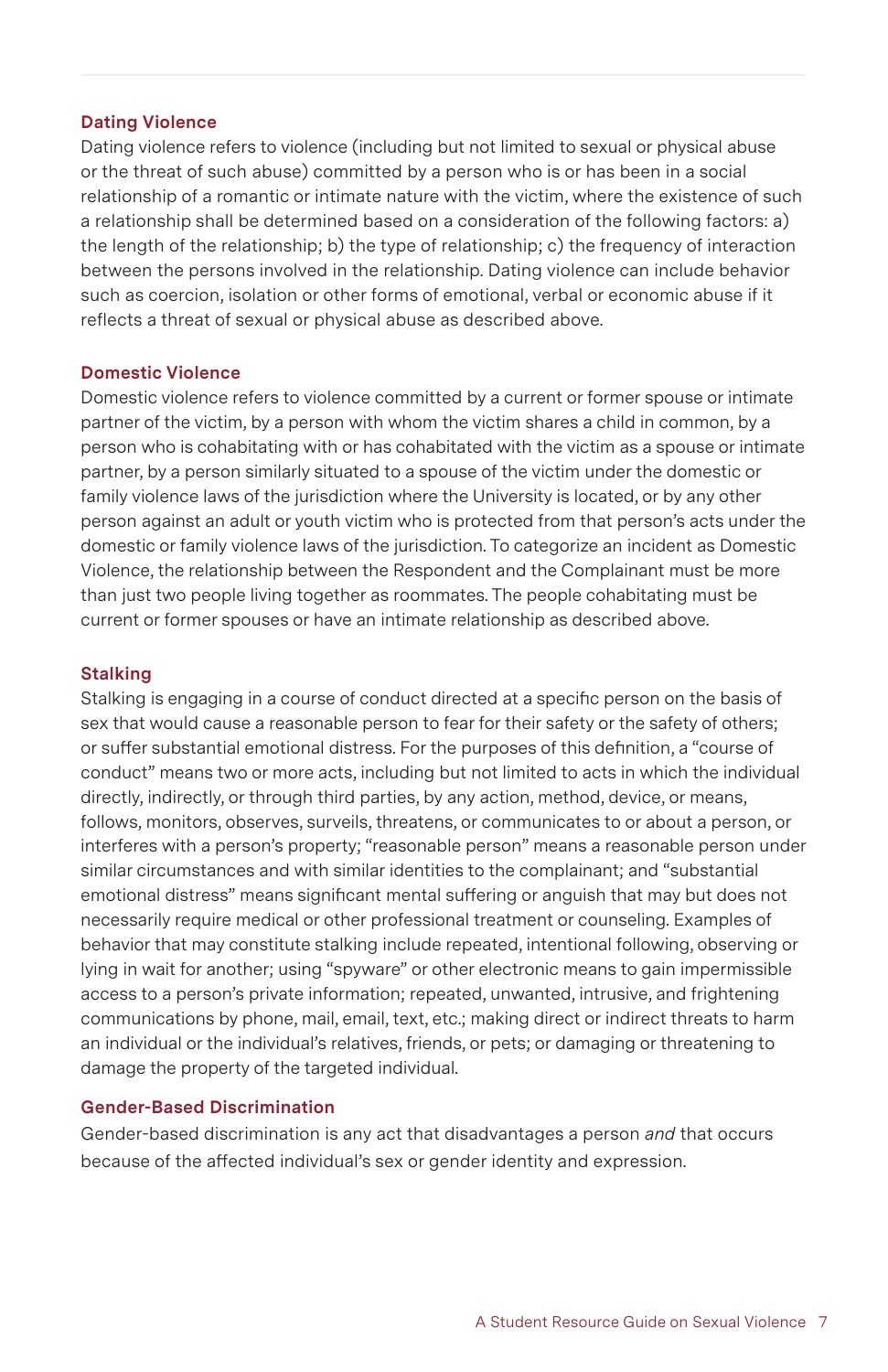### **Retaliation**

 activity, any adverse action taken against an individual for reporting a complaint or concern about a violation or suspected violation of this policy, for supporting a reporting individual, or for assisting in providing information in the context of an investigation or Retaliation is any adverse action taken against a person for participating in a protected disciplinary proceeding.

### Affirmative Consent

 *Knowing, voluntary, and mutual decision among all participants to engage in sexual activity.* 

- $\cdot$  Consent can be given by words or actions, as long as those words or actions create clear permission regarding willingness to engage in the sexual activity.
- $\cdot$  Silence or lack of resistance, in and of itself, does not demonstrate consent.
- $\,\cdot\,$  The definition of consent does not vary based upon a participant's sex, sexual orientation, gender identity, or gender expression.
- $\cdot$  Since individuals may experience the same interaction in different ways, it is the responsibility of each party to take reasonable steps to ensure that the other has consented before engaging in the activity.
- $\cdot$  Consent to some sexual contact (such as kissing or fondling) cannot be presumed to be consent for other sexual activity (such as intercourse).
- $\cdot$  A current or previous dating relationship is not sufficient to constitute consent.
- $\cdot$  Previous consent to engage in sexual activity does not imply consent to sexual activity in the future.
- $\cdot$  Consent cannot be given as result of coercion, intimidation, force, or threat of harm.
- $\cdot$  To legally give consent in New York, individuals must be at least 17 years old.

 **Being under the influence of alcohol or other drugs is not an excuse for sexual assault. The person initiating sexual activity is always responsible for obtaining consent.** 

**The fact that an individual voluntarily drinks until a state of incapacitation is reached, and is therefore responsible for their own incapacity, does not give another person the right to sexually assault the incapacitated individual. Whether an individual self-incapacitates or not is irrelevant. The question under Colgate policy is whether the individual was incapacitated and thus unable to consent, not how the individual became incapacitated.**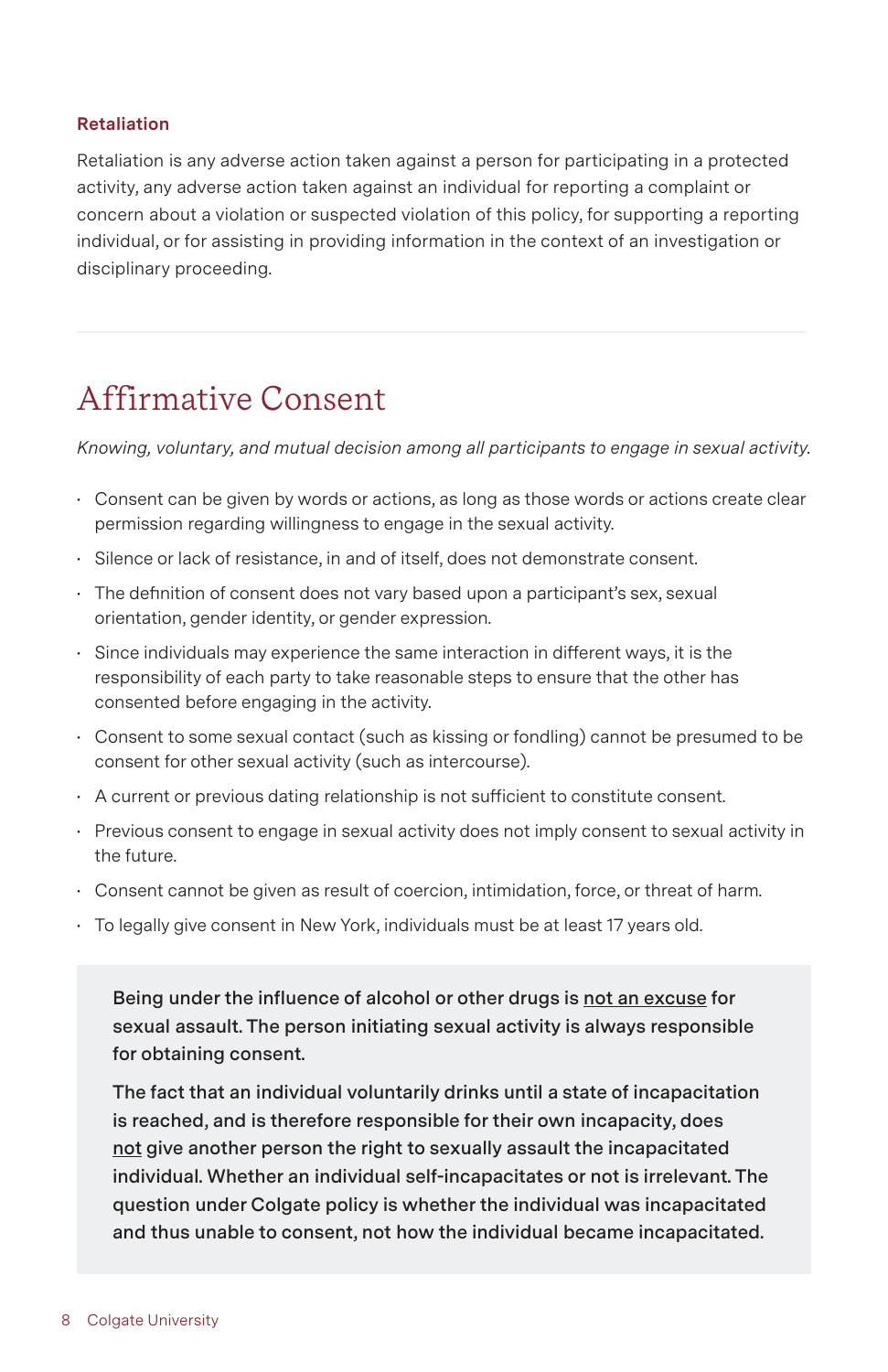### Incapacitation

 A person cannot consent if that individual is incapacitated. Incapacitation is defined as a state where someone lacks the ability to knowingly choose to participate in a specific activity.

 Incapacity may be caused by the lack of consciousness, sleep, involuntary restraint, or other factors that prevent voluntary choice. Depending on the degree of intoxication, someone who is under the influence of alcohol, drugs, or other intoxicants may be incapacitated and therefore unable to consent.

 that the other person is physically or mentally incapacitated has violated Colgate's An individual who engages in sexual activity when the individual knows, or should know, Student Non-Discrimination, Anti-Harassment, and Sexual Misconduct policy.

 Consent is required regardless of whether or not the initiator is under the influence of alcohol or other drugs.

 It is not an excuse that the person initiating the sexual activity was intoxicated or incapacitated due to alcohol or other drugs and, therefore, did not realize the incapacity of the other.

# Amnesty

 The health and safety of every student at Colgate is of utmost importance. Colgate recognizes that students who have been underage drinking and/or using drugs (whether such use is voluntary or involuntary), and/or engaged in other minor violations of Colgate policy, at the time that violence, including but not limited to domestic violence, dating violence, stalking, or sexual assault, occurs, may be hesitant to report such incidents due to fear of potential consequences for their own conduct. Colgate strongly encourages students to report domestic violence, dating violence, stalking, or sexual assault to institution officials. A bystander acting in good faith or a reporting individual acting in good faith that discloses any incident of domestic violence, dating violence, stalking, or sexual assault to Colgate's officials or law enforcement will not be subject to Colgate's code of conduct action for violations of alcohol and/or drug use policies occurring at or near the time of the commission of the domestic violence, dating violence, stalking, or sexual assault.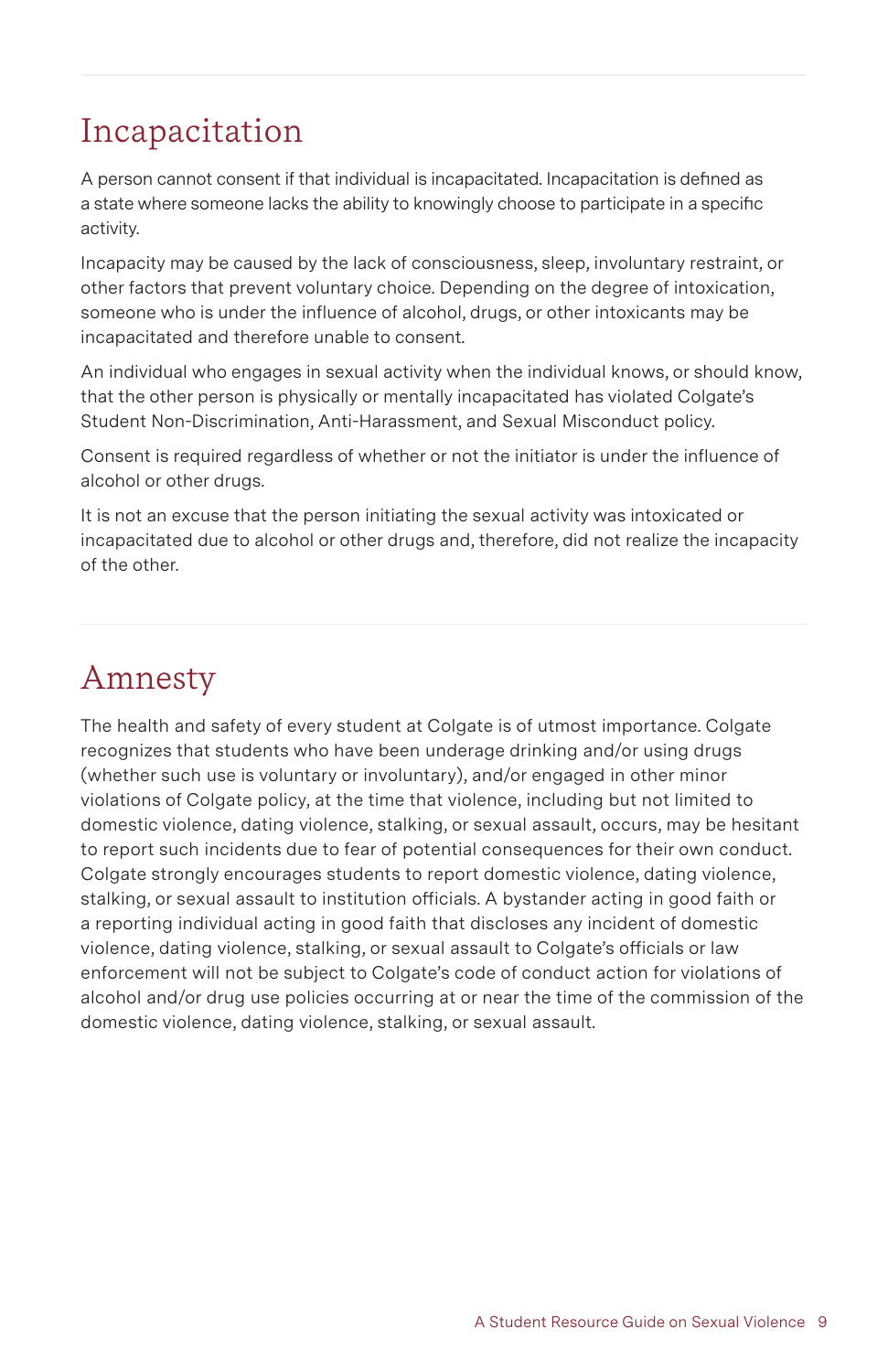### Your Rights

 *Colgate strives to provide members of the campus community with fair and equitable resolution processes that include both formal and informal options.* 

### **All students have the right to:**

- 1. Make a report to local law enforcement and/or state police.
- 2. Have disclosures of domestic violence, dating violence, stalking, and sexual assault treated seriously.
- 3. Make a decision about whether or not to disclose a crime or violation and participate in the judicial or conduct process and/or criminal justice process free from pressure by Colgate.
- 4. Participate in a process that is fair, impartial, and provides adequate notice and a meaningful opportunity to be heard.
- 5. Be treated with dignity and to receive from the institution courteous, fair, and respectful health care and counseling services, where available.
- 6. Be free from any suggestion that the reporting individual is at fault when these crimes and violations are committed, or should have acted in a different manner to avoid such crimes or violations.
- 7. Describe the incident to as few institution representatives as practicable and not be required to unnecessarily repeat a description of the incident.
- 8. Be protected from retaliation by Colgate, any student, the accused and/or the respondent, and/or their friends, family, and acquaintances within the jurisdiction of the University.
- 9. Access to at least one level of appeal of a determination.
- 10. Be accompanied by an adviser of choice who may assist and advise a complainant, accused, or respondent throughout the judicial or conduct process, including during all meetings and hearings related to such process.
- 11. Exercise civil rights and practice of religion without interference by the investigative, criminal justice, or judicial or conduct process of Colgate.
- 12. Be treated with respect by University officials.
- 13. Experience a safe living, educational, and work environment.
- 14. Decline to have an allegation resolved through conflict resolution procedures.
- 15. Receive amnesty for minor student misconduct (such as minor alcohol violations) that is ancillary to the incident.
- 16. Attend in person or via speakerphone or videoconference any hearing and to be situated in a different room from the respondent during the hearing if so desired.
- 17. Receive written notification of the outcome/resolution of the complaint, including a statement detailing the factual findings and the rationale for the determination and for the sanction imposed.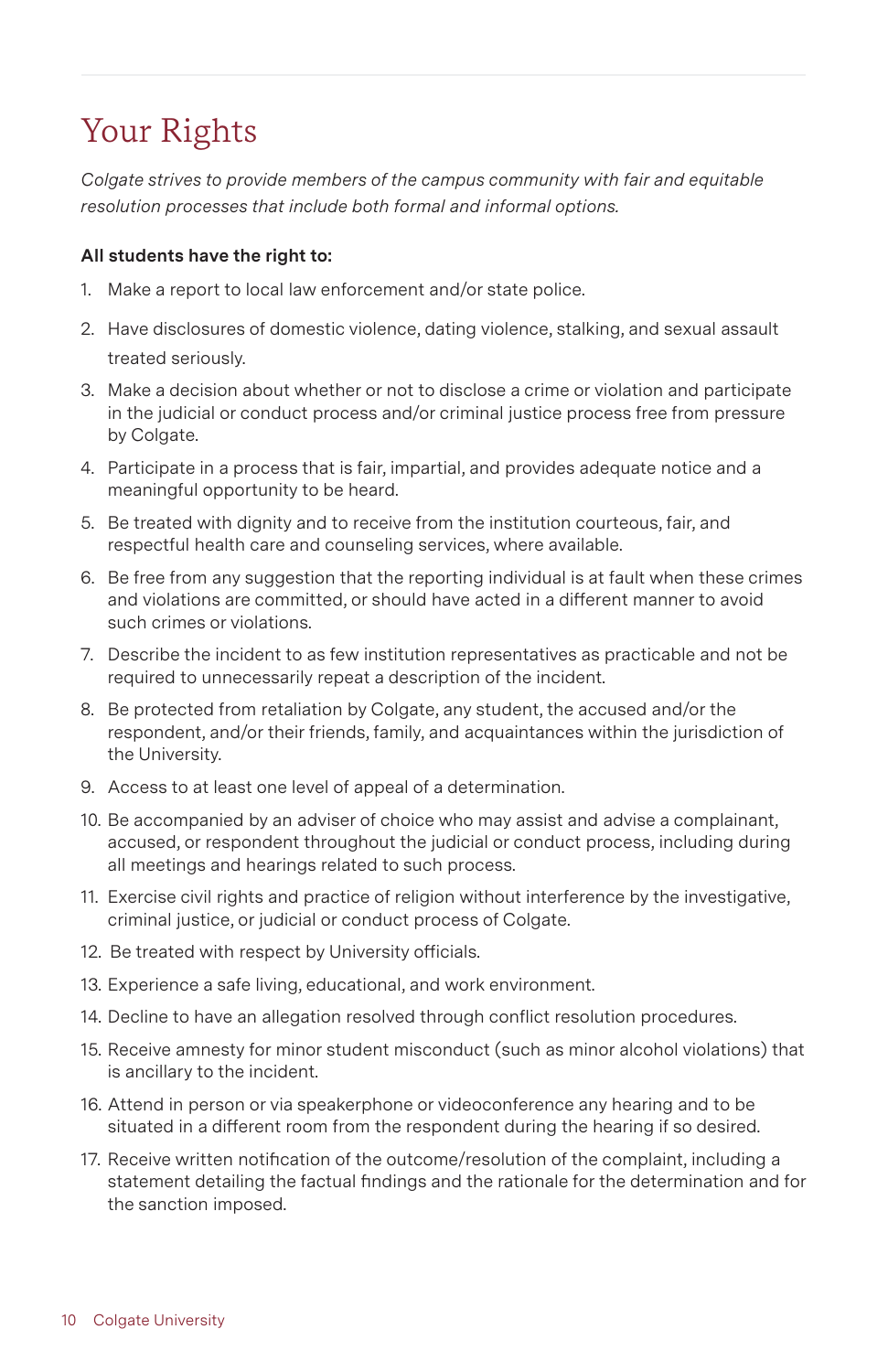# Supportive Measures

 Supportive measures are intended to restore or preserve, to the extent practicable, equal access to the University's educational programs and activities and protect the safety of all parties without unreasonably burdening any other party or parties. *The person initiating sexual activity is always responsible for acquiring consent.* As required by federal regulation, these supportive measures must be non-disciplinary and nonpunitive to the parties. Supportive measures could include but are not limited to:

- Changes or adjustment in academics such as the extension of deadlines or other • Changes or adjustment in academics such as the extension of deadlines or other course-related adjustments or allowing a withdrawal from a course without penalty;
- $\cdot$  Changes to housing, transportation, and campus working situations if those changes are requested by a party and reasonably available;
- • Mutual "no contact" orders and, in certain cases, one-way no contact orders;
- • Access to campus escorts or other reasonable security or monitoring measures; and/or
- • Counseling services.

### **Emergency Removal**

 The University may need to undertake emergency removal of a student in order to protect the safety of its community, which may include contacting local law enforcement to address imminent safety concerns. Emergency removal is not a substitute for reaching a determination as to a student respondent's responsibility for misconduct allegations; rather, emergency removal is for the purpose of addressing imminent threats posed to any person's physical health or safety, which may arise out of alleged misconduct or the allegations of misconduct. Emergency removal may be total (i.e., the student is suspended from the University) or partial (e.g., the student is suspended from being present on campus, or presence is limited to specified areas, times, or purposes) at the discretion of the University based on the circumstances.

 Prior to removing a student respondent through the emergency removal process, the safety and risk analysis determines that an immediate threat to the physical health or safety of any student or other individual arising from the alleged misconduct or the allegations of misconduct justifies removal, then a student respondent will be removed. University will undertake an individualized safety and risk analysis. If the individualized

 If a student respondent disagrees with the decision to be removed from campus, they may appeal the decision. The burden of proof is on the student respondent to show that the removal decision was incorrect. The emergency removal will remain in effect while the appeal is considered.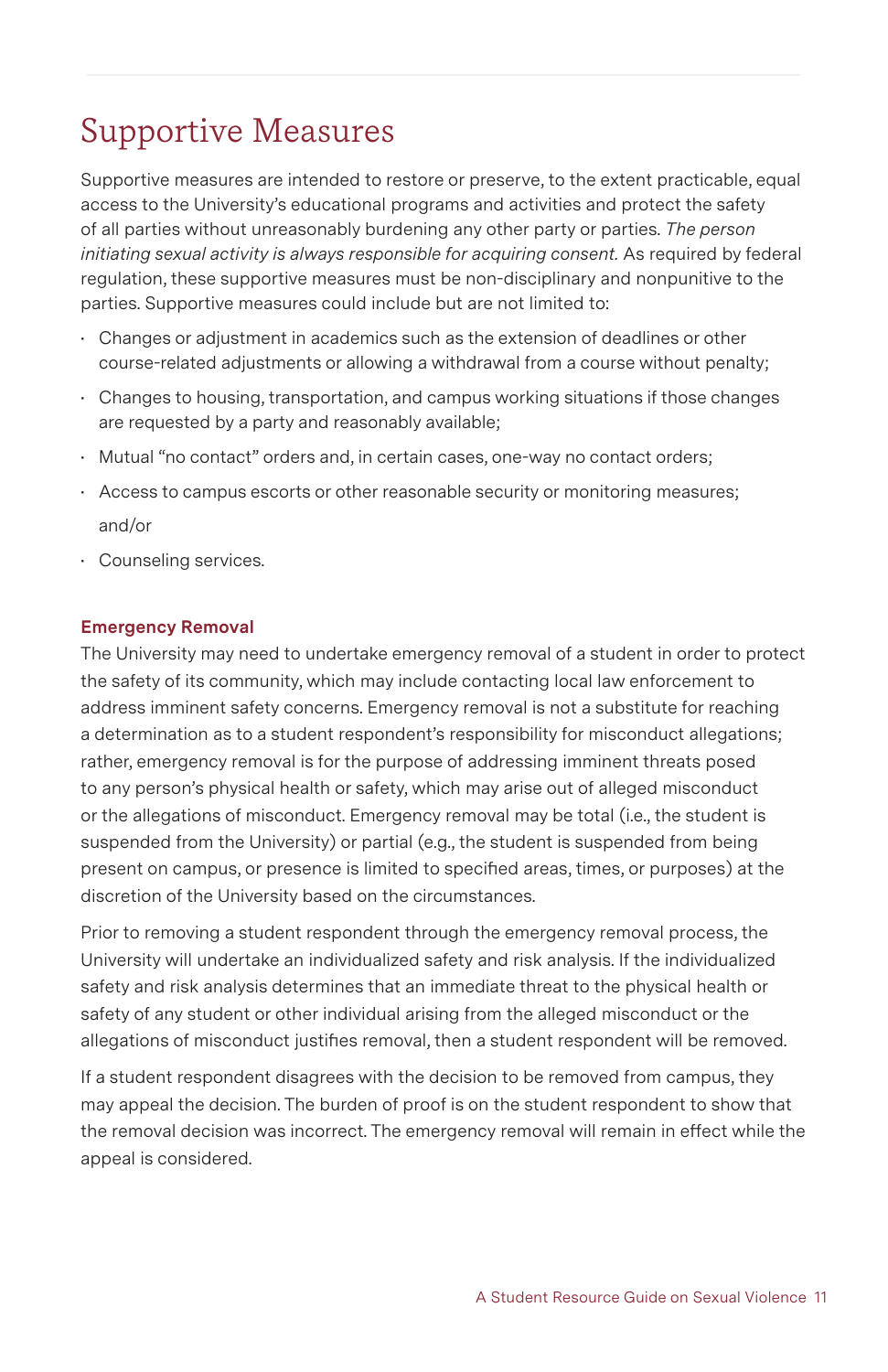# Frequently Asked Questions

### **What is the difference between a report and a complaint?**

 A report tells someone that something happened so that the individual can receive supportive measures, but does not trigger responsive action unless there is a danger to the community. A complaint is a request for the incident to be investigated and adjudicated if it is determined that a potential policy violation may have occurred.

#### **What happens after I report something?**

 you speak to them, nothing will happen without your permission. If you talk to a faculty or staff member other than a confidential resource, they have a duty to report to the Title IX coordinator (this includes community leaders). In most cases, we will do our best to Counseling center, health services, and chaplain's office staff are confidential resources. If respect your wishes regarding what further steps you wish to take, offer support and resources, and answer questions.

#### **How can I find out more about the University's response to a report of sexual misconduct without getting into specifics of an incident?**

 Anyone can ask a Prohibited Conduct Response Group (PCRG) member, or the Title IX coordinator and equity and diversity officer, or the provost for equity and diversity actual incident (if they are not prepared to do so). PCRG members can be an important resource for students who want information on the complaint process or what a PCRG hearing is like. PCRG members receive annual in-depth training on issues of sexual to explain the policy or process and talk through "what if's" without disclosing an violence, sexual harassment and discriminatory harassment. PCRG members are listed at **[colgate.edu/pcrg](http://colgate.edu/pcrg)**.

### **If I file a report or a complaint, will you share that information with my family?**

 safety concern. Otherwise, it is up to you. Families of the responding party are usually only informed if there is an interim suspension and/or if a sanction of suspension or No, except in rare circumstances where notification is necessary to address an immediate expulsion is imposed as a result of a hearing.

### **Does Colgate offer an alternative to the formal PCRG hearing process?**

 Yes, an informal resolution process is possible if both parties consent to use it. The informal resolution process is a voluntary process in which a trained facilitator assists the parties in resolving the allegations made by a complainant.

### **to Hamilton police or New York State Police? Can someone face Colgate discipline and police charges at the same time? Can an individual file a PCRG complaint with the university and also report an incident**

 Yes. Filing a complaint with Colgate is not the same as going to the police, and the criminal process is separate from the University process. Both processes can occur simultaneously.

### **What is a no contact order?**

 A no contact order is issued when a student brings forward a concern regarding interactions with another student and requests that the student have no further avoidable contact. The no contact order is not a disciplinary action and does not appear on a student's academic record, but it is designed to provide a measure of relief for a student who wishes to maintain distance from another student both inside and outside of class. A no contact order cannot guarantee that the individuals will not encounter one another on Colgate's campus, but it does establish parameters for those encounters in terms of distance and communication. Any alleged violations of the no contact order are investigated. If a violation is substantiated, further restrictions may be imposed and/or disciplinary action may be warranted.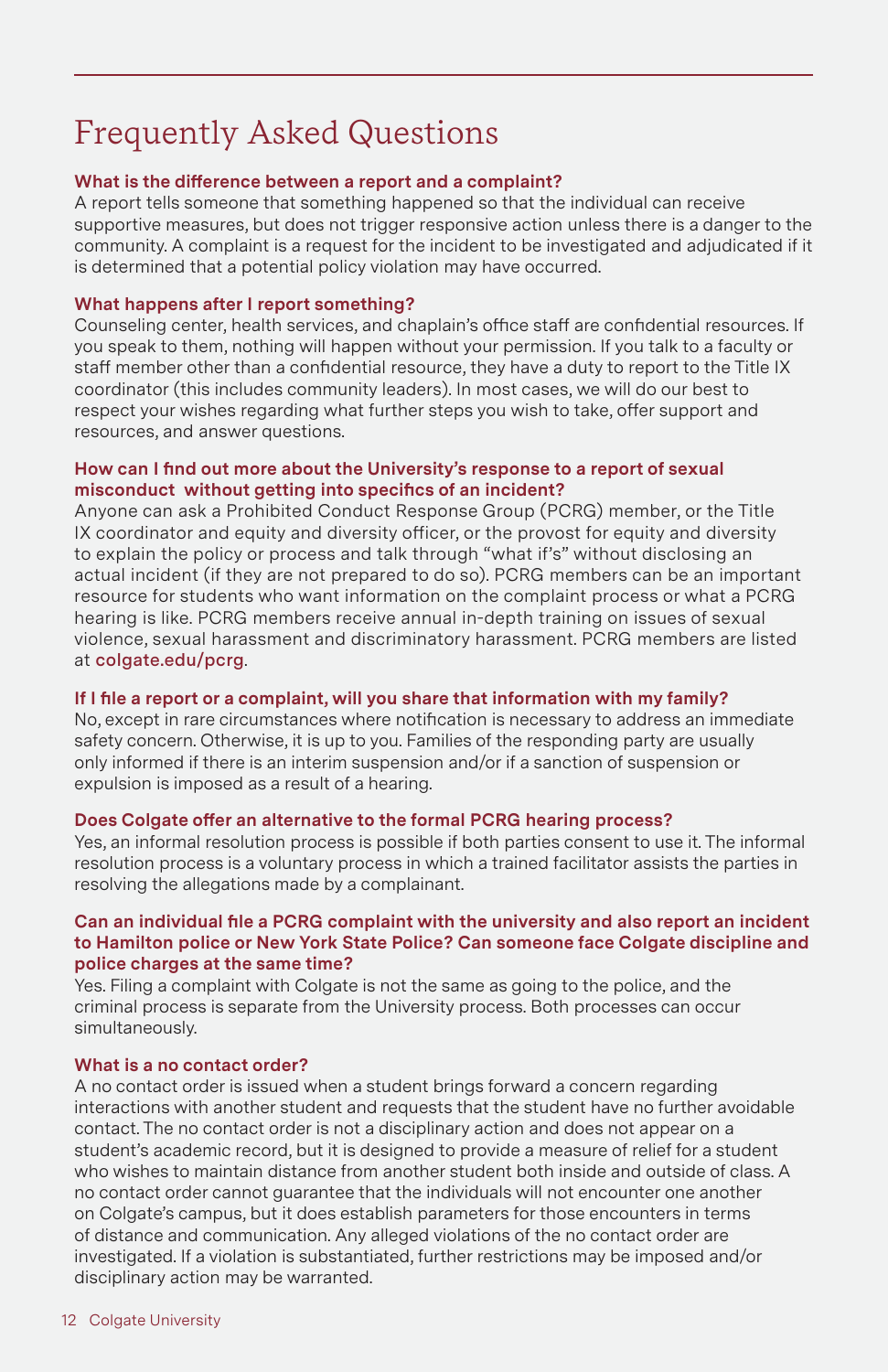# Risk Reduction

### *Risk reduction for intimate partner violence, stalking, sexual harassment, and sexual violence*

 While victim blaming is never appropriate and Colgate fully recognizes that only those who commit sexual misconduct are responsible for their actions, these suggestions may help individuals reduce their risk of being victimized and their risk of committing acts of sexual misconduct.

### **Reducing the Risk of Committing Acts of Sexual Misconduct**

- $\cdot$  Show your potential partner respect if you are in a position of initiating sexual behavior.
- $\cdot$  If you want a "yes," ask for it, and don't proceed without clear permission. If a potential partner says "no," accept it and don't push.
- $\cdot$  Clearly communicate your intentions to your potential sexual partners, and give them a chance to share their intentions and/or boundaries with you.
- $\cdot$  Respect personal boundaries. If you are unsure what's OK in any interaction, ask.
- $\,\cdot\,\,$  Avoid ambiguity. Don't make assumptions about consent, about whether someone is attracted to you, how far you can go with that person, or if the individual is physically and mentally able to consent. If you have questions or are unclear, you don't have consent.
- $\cdot$  Don't take advantage of the fact that someone may be under the influence of drugs or alcohol, even if that person chose to become that way. Others' loss of control does not put you in control.
- $\cdot$  Be on the lookout for mixed messages. That should be a clear indication to stop and talk about what your potential partner wants or doesn't want to happen. That person may be undecided about how far to go with you, or you may have misread a previous signal.
- $\cdot$  Respect the time line for sexual behaviors with which others are comfortable, and understand that they are entitled to change their minds.
- $\cdot$  Recognize that even if you don't think you are intimidating in any way, your potential partner may be intimidated by or fearful of you, perhaps because of your sex, physical size, or a position of power or authority you hold.
- $\,\cdot\,\,$  Do not assume that someone's silence or passivity is an indication of consent. Pay attention to verbal and nonverbal signals to avoid misreading intentions.
- $\cdot$  Understand that consent to one type of sexual behavior does not automatically grant consent to other types of sexual behaviors. If you are unsure, stop and ask.
- • Understand that exerting power and control over another through sex is unacceptable conduct.

### **Reducing the Risk of Victimization**

- Make known as early as possible any limits/boundaries you may have.
- • Clearly and firmly articulate consent or lack of consent.
- • Remove yourself, if possible, from an aggressor's physical presence.
- $\cdot$  Reach out for help, either from someone who is physically nearby or by calling someone. People around you may be waiting for a signal that you need help.
- $\cdot$  Take affirmative responsibility for your alcohol and/or drug consumption. Alcohol and drugs can increase your vulnerability to sexual victimization.
- $\cdot$  Look out for your friends and ask them to look out for you. Respect them and ask them to respect you, but be willing to challenge each other about high-risk choices.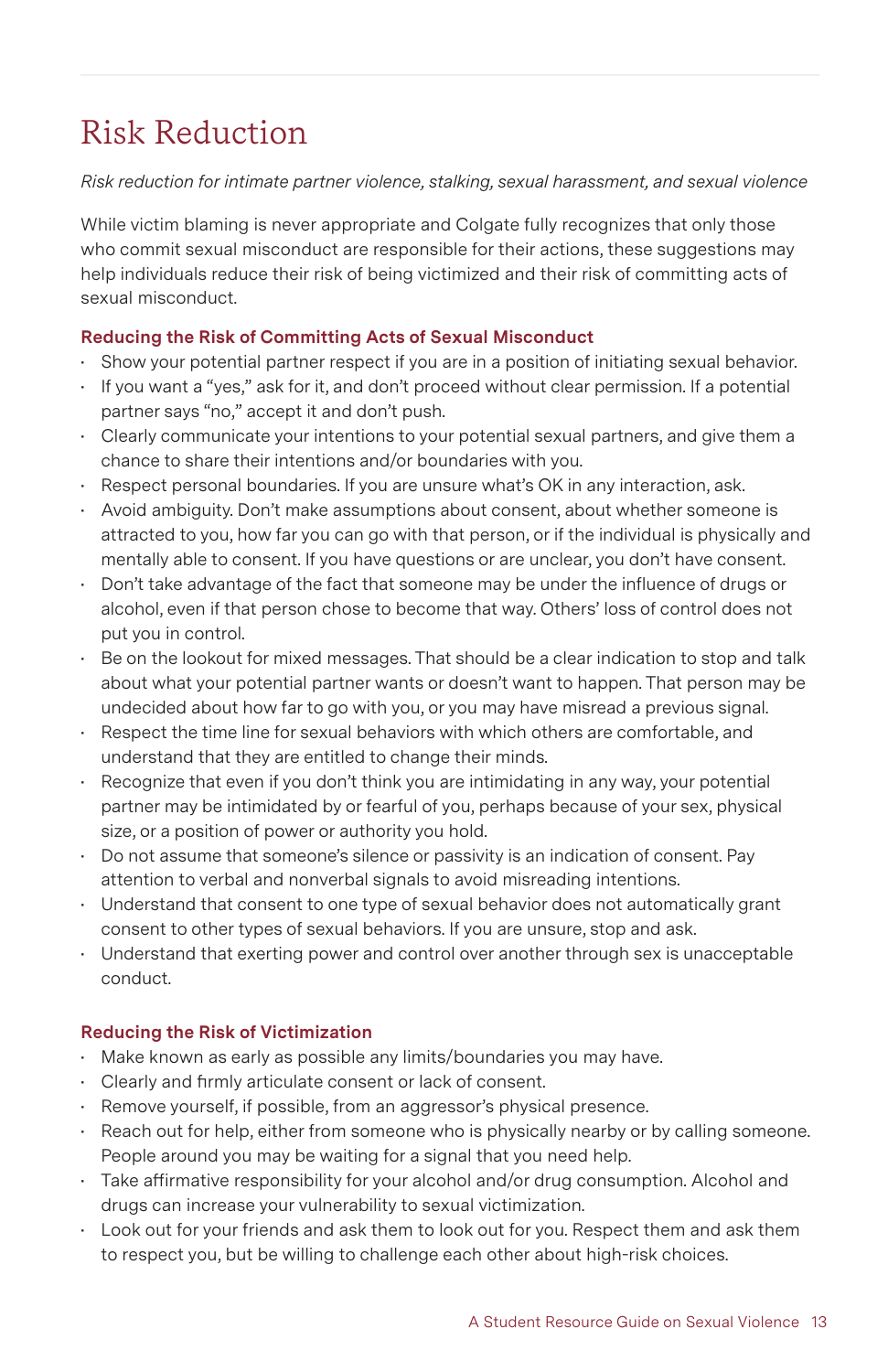### Bystander Intervention

 Bystander intervention is a strategy to prevent various types of violence, including bullying, sexual harassment and assault, and intimate partner violence. Grouped together, we call these behaviors "gender-based violence." The Bystander Intervention training is a two-hour interactive program developed and led by student facilitators. It includes videos, discussion of the definition of consent, facts about how Colgate can help student survivors of sexual assault and/or harassment, and a long section on how to identify dangerous situations and intervene safely and effectively.

# The Network

 The Network is a student sexual assault and domestic violence awareness group organized by the COVE. The group hosts weekly meetings that discuss upcoming events and current issues, and organizes annual events like Take Back The Night and Speak Out. The Network partners with the Help Restore Hope Hotline for Madison County, where students are trained to answer a sexual assault and domestic abuse hotline.

### Yes Means Yes

 Yes Means Yes is a six-week positive sexuality seminar led by student, faculty, and staff facilitators. Created by a student in 2009, Yes Means Yes gives students the unique opportunity to gather with people from across campus to engage in honest discussion.

 The seminar covers topics of positive sexuality in an attempt to destigmatize and encourage conversation about sex, pleasure, a healthy sexual climate on campus, combating sexual violence, the way different identities interact with sex and sexuality, and more.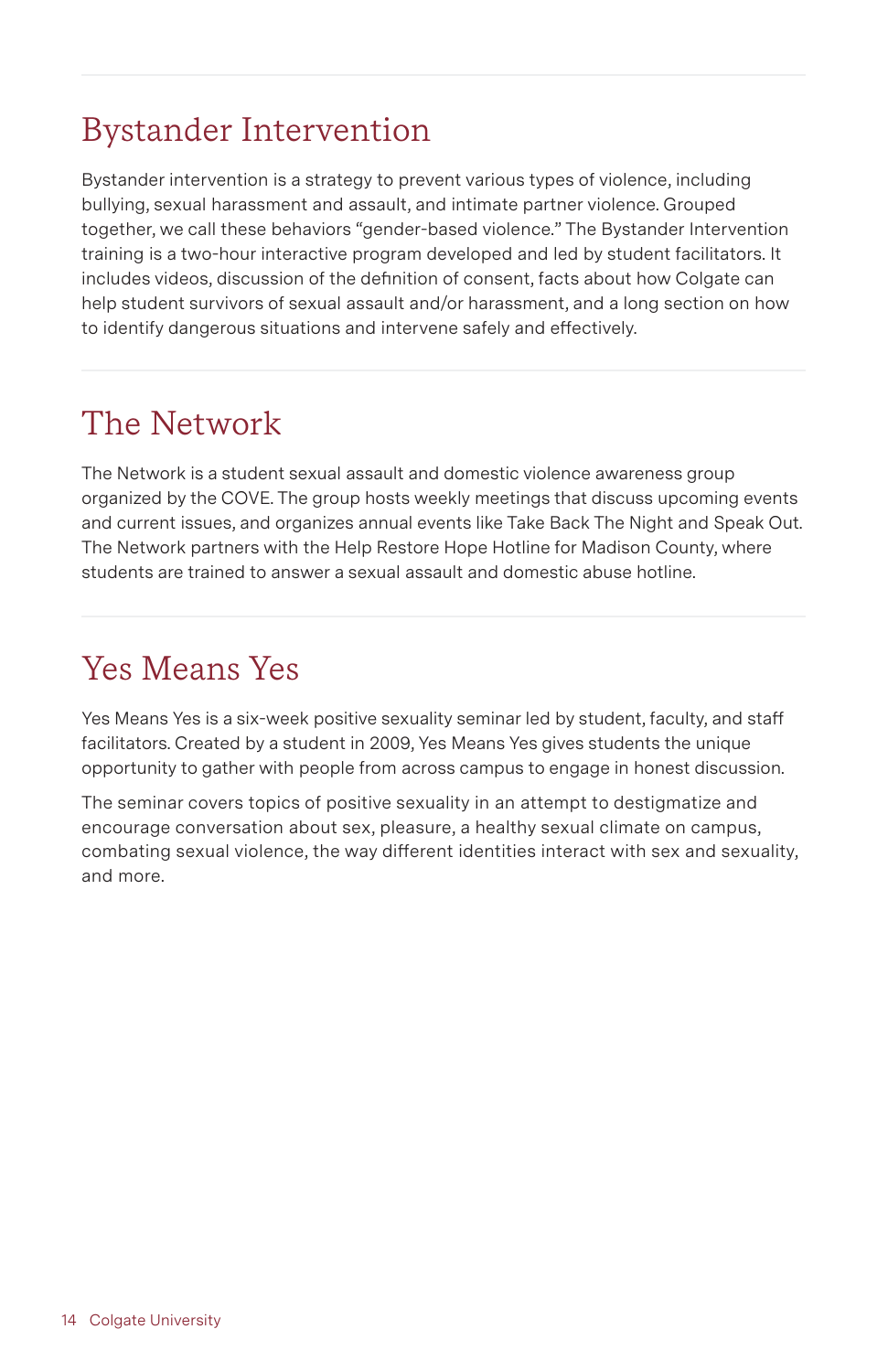### How to Help a Friend

 Survivors of sexual assault are more likely to tell a friend about the assault than anyone else. While fewer than 5% of sexual assaults of college students are reported, two-thirds of survivors tell a friend about the incident. When a friend confides in you, you may want to help but not know what to do. You are likely to be emotionally shaken and find yourself struggling with your own feelings of anger and helplessness. It is very difficult for survivors to come forward and share their story, and your reaction may impact whether or not your friend chooses to continue to share this information with others and seek further help.

### **What you can do**:

- Believe your friend.
- Be a good listener.
- Validate your friend's feelings.
- Assure your friend that it is not their fault.
- Do not make judgmental comments.
- Discuss their options with them.
- Help them to get the support they need.
- Give your friend control.
- Offer ongoing support.
- Respect your friend's privacy and confidentiality.
- Do not forget to take care of yourself.

### **COLGATE UNIVERSITY**

Tamala Flack Title IX Coordinator & Equity and Diversity Officer [tflack@colgate.edu](mailto:tflack@colgate.edu)  315-228-7014 Office of Equity and Diversity 102 Lathrop Hall Hamilton, NY 13346

Kim Taylor Dean for Administrative Advising and Student Conduct [ktaylor@colgate.edu](mailto:ktaylor@colgate.edu)  315-228-7426 121D McGregory Hall Hamilton, NY 13346